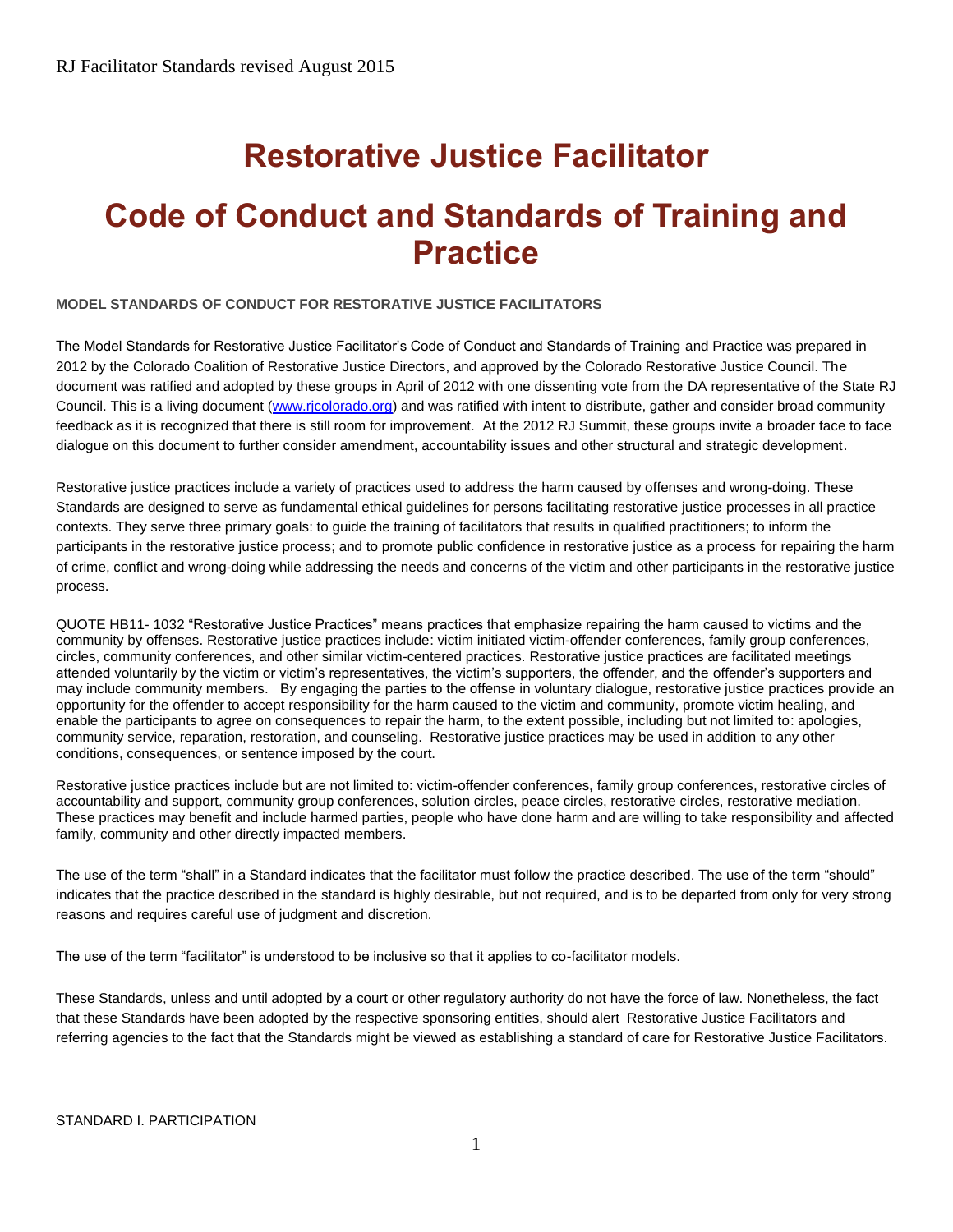- A. A restorative justice facilitator shall conduct a restorative justice practice based on the principle of voluntary participation for all participants. Voluntary participation means that the participants in the restorative justice process have come to the meeting by choice. Whether the face-to-face meeting is requested by the victim, the offender or the referring agency, each participant must at some point make the choice to come of their own free will. If the offender is incarcerated or otherwise involved in the justice system, he/she must still have the choice to participate in the restorative justice process or not participate. If the offender is sentenced to participate in a restorative justice conference, the restorative justice facilitator shall insist that the offender be assessed to determine if he/she is appropriate for a face-to-face meeting with the victim. If the facilitator determines the offender is appropriate, and the victim wants the conference, the facilitator may proceed. If the facilitator determines that the offender is not appropriate, but the victim wants a conference, the facilitator should explore other options (see below). Prior to making a choice, each participant must receive a full explanation of what the restorative justice process is and what their role will be. Participants may choose to withdraw from the process at any time.
- **B.** A restorative justice facilitator shall assess the participants in a case to assure that there is very low possibility that the victim could be re-victimized. If the facilitator determines there is a likely possibility that the victim could be re-victimized by a face-toface meeting with the offender, the facilitator shall explore other restorative ways to meet the needs of the victim, and offer those alternatives to the victim. Examples of other restorative options include but are not limited to: letters of apology, community service or other work requested by the victim, answering victim questions in writing through a third party and offender self-education projects.

#### STANDARD II. IMPARTIALITY

**A.** A restorative justice facilitator shall decline to facilitate a restorative justice process if the facilitator cannot conduct it in an impartial manner. Impartiality means freedom from favoritism, bias or prejudice.

**B.** A restorative justice facilitator shall conduct a restorative justice process in an impartial manner and avoid conduct that gives the appearance of partiality.

**1.** A restorative justice facilitator should not act with partiality or prejudice based on any participant's personal characteristics, background, values and beliefs, or performance at a restorative justice process, or any other reason.

**2.** A restorative justice facilitator should neither give nor accept a gift, favor, loan or other item of value that raises a question as to the facilitator's actual or perceived impartiality.

**3.** A restorative justice facilitator may accept or give minimal gifts or incidental items or services that are provided to facilitate a process or respect cultural norms so long as such practices do not raise questions as to a facilitator's actual or perceived impartiality.

**4.** If at any time a restorative justice facilitator is unable to conduct a restorative justice process in an impartial manner, the facilitator shall withdraw.

#### STANDARD III. CONFLICTS OF INTEREST

- **A.** A restorative justice facilitator shall avoid a conflict of interest or the appearance of a conflict of interest during and after a restorative justice process. A conflict of interest can arise from involvement by a facilitator with the subject matter of the dispute or from any relationship between a facilitator and any participant in the restorative justice process, whether past or present, personal or professional, that reasonably raises a question of a facilitator's impartiality.
- **B.** A restorative justice facilitator shall disclose, as soon as practicable, all actual and potential conflicts of interest that are reasonably known to the facilitator and could reasonably be seen as raising a question about the facilitator's impartiality. After disclosure, if all parties agree, the facilitator may proceed with the restorative justice process.
- **C.** If a restorative justice facilitator learns any fact after starting a restorative justice process that raises a question with respect to that facilitator's service creating a potential or actual conflict of interest, the facilitator shall disclose it as quickly as practicable. After disclosure, if all parties agree, the facilitator may proceed with the restorative justice process.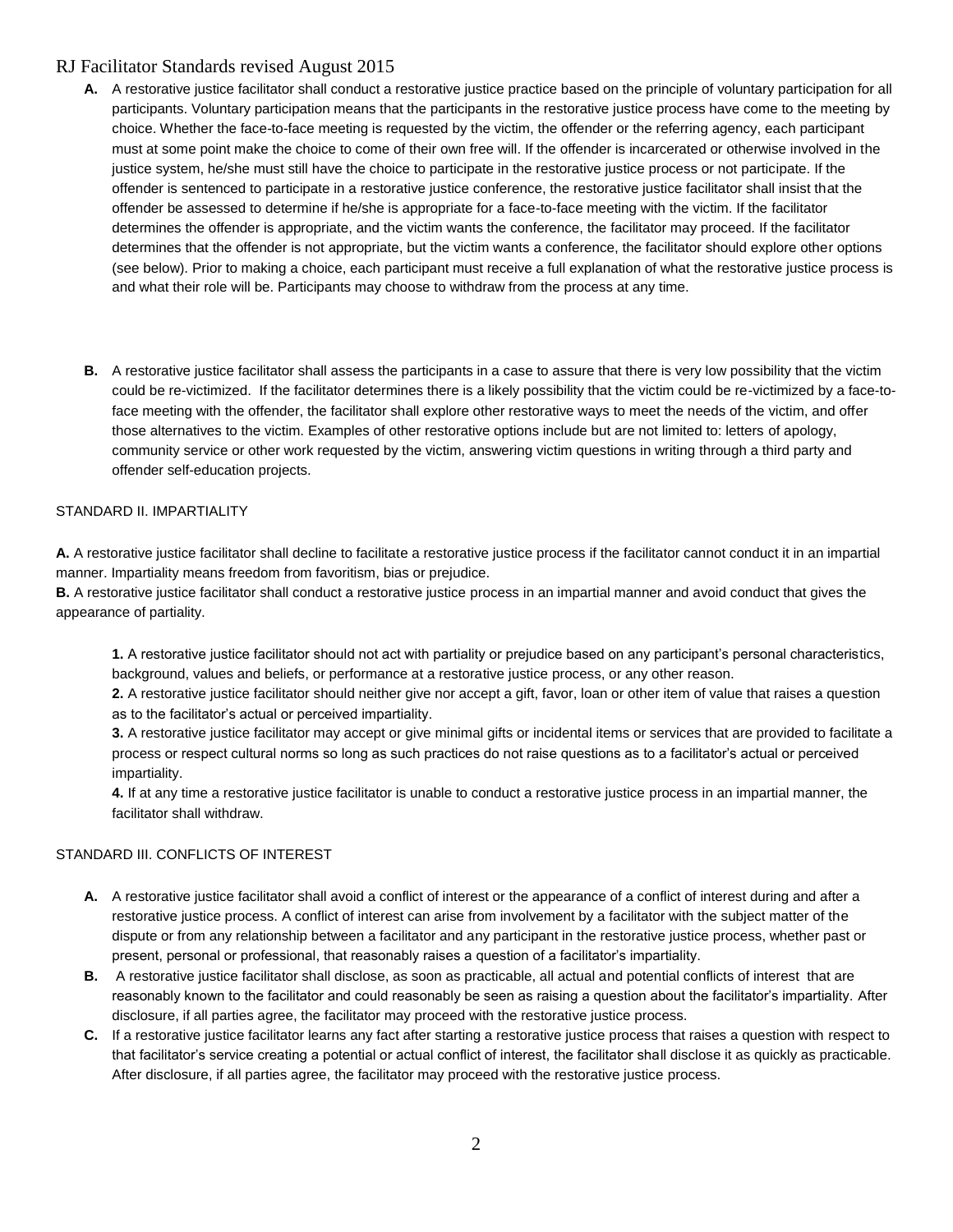**D.** If a restorative justice facilitator's conflict of interest might reasonably be viewed as undermining the integrity of the restorative justice process, a facilitator shall withdraw from or decline to proceed with the restorative justice process.

#### STANDARD IV. COMPETENCE

**A.** A restorative justice facilitator shall facilitate only when the facilitator has the necessary competence to assure a safe and restorative process and to satisfy the reasonable expectations of the participants.

**1.** Any person may be selected as a restorative justice facilitator, provided that the participants and referring agencies are satisfied with the facilitator's competence and qualifications. Training, experience in restorative justice practices, skills, cultural understandings and other qualities are often necessary for restorative justice facilitator competence. A person who offers to serve as a facilitator creates the expectation that the person is competent to facilitate effectively.

**2.** A restorative justice facilitator should attend educational programs and related activities to maintain and enhance the facilitator's knowledge and skills related to restorative justice practices and facilitation on a regular basis.

**3.** A restorative justice facilitator should have available for the participants and referring agencies information relevant to the facilitator's training, education, experience and approach to conducting a restorative justice process.

**B.** If a restorative justice facilitator, during the course of a restorative justice process, determines that the facilitator cannot conduct the restorative justice process competently, the facilitator shall discuss that determination with the participants and the referring agencies as soon as is practicable and take appropriate steps to address the situation, including, but not limited to, withdrawing or requesting appropriate assistance.

**C.** If a restorative justice facilitator's ability to conduct a restorative justice process is impaired by drugs, alcohol, medication or otherwise, the facilitator shall not conduct the restorative justice process.

#### STANDARD V. RESPECT FOR PRIVACY

**A.** A restorative justice facilitator shall respect the privacy of all participants and information obtained by the facilitator in the restorative justice process, unless otherwise agreed to by the participants or required by applicable law. Facilitators are expected to report to appropriate authorities when there is concern for any participant regarding harm to self, others or a new criminal act.

- 1. If the participants in a restorative justice process agree that the facilitator may disclose information obtained during the process, the facilitator may do so.
- 2. **I**f a restorative justice facilitator participates in teaching, research or evaluation of a restorative justice process, the facilitator should protect the anonymity of the participants and abide by their reasonable expectations regarding confidentiality.

**B.** A facilitator who meets with any persons in private session during a restorative justice process shall not convey directly or indirectly to any other person, any information that was obtained during that private session without the consent of the disclosing person. **C.** A facilitator shall promote understanding among the participants to the extent to which the participants will maintain confidentiality of information they obtain in a restorative justice process.

**D.** Depending on the circumstance of a restorative justice process, the participants may have varying expectations regarding confidentiality that a facilitator should address. The parties may make their own rules with respect to confidentiality, or the accepted practice of a restorative justice facilitator or institution may dictate a particular set of expectations.

#### STANDARD VI. QUALITY OF THE PROCESS

**A.** A restorative justice facilitator shall conduct a restorative justice process in accordance with these Standards and in a manner that promotes: repairing the harm caused by the incident; meeting the needs and concerns of the victim; creating a safe space for all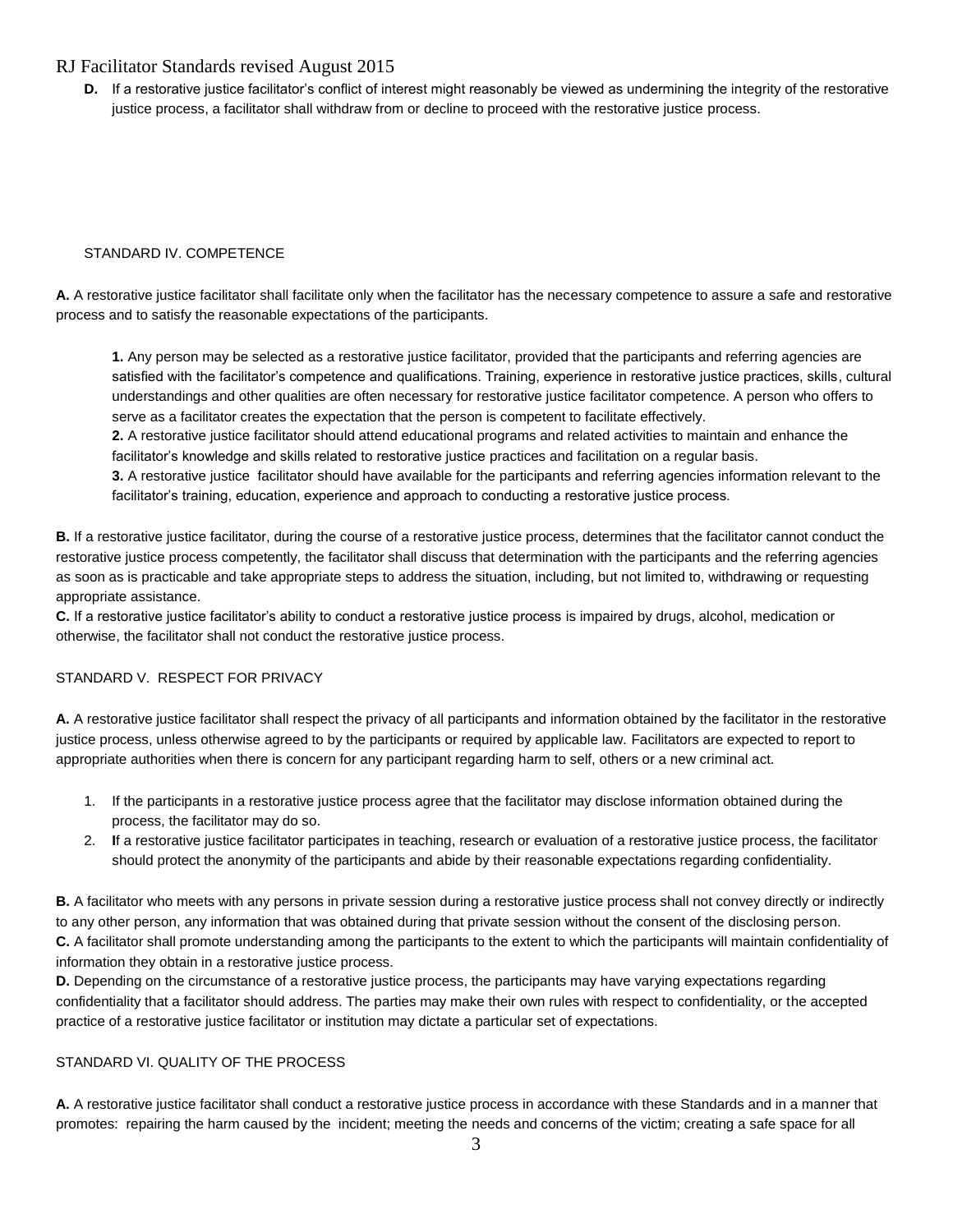participants; accountability on the part of the offender; honest and meaningful dialogue for all participants; and healing and understanding for all participants.

**1.** A restorative justice facilitator should agree to facilitate a process only when the facilitator is prepared to commit the attention essential to an effective restorative justice process.

**2.** A restorative justice facilitator should only accept cases when the facilitator can satisfy the reasonable expectation of the participants and referring agencies concerning the timing of a restorative justice process.

**3.** A restorative justice facilitator should promote honesty and candor between and among all participants, and a facilitator shall not knowingly misrepresent any material fact or circumstance in the course of a restorative justice process.

**4.** The restorative justice facilitator should provide a means whereby participants can give feedback about the process to the appropriate agencies and/or individuals who can use the information to inform the facilitator and improve the process. **5.** A restorative justice facilitator should provide a process for filing of grievances to someone, other than themselves, for all participants in the restorative justice process.

**6.** A restorative justice facilitator should assess and monitor risk to involved parties and make determination of the safety and integrity of the process. The facilitator shall not hold a restorative justice process involving a victim and offender, if the facilitator determines there is significant probability that any participant may be victimized by the process.

**7.** If a victim requests a restorative justice process, and the restorative justice facilitator determines that the offender is not appropriate for a face-to-face meeting with the victim, the facilitator should not hold the meeting. In this case, the facilitator may recommend other restorative measures, short of a face-to-face meeting, to be taken. (e.g.: letters of apology, victimrequested service or projects, offender answering victim questions in writing and through a third party)

**8.** If an offender or referring agency requests a restorative justice face-to-face meeting between victim and offender, a restorative justice facilitator should only hold the meeting after careful preparation, and after determining that the offender is appropriate and the victim is willing and prepared to participate.

**9.** If an offender is appropriate and the victim is unwilling or unable to attend but is willing for the conference to take place, the restorative justice facilitator should move forward with the conference with a surrogate representing the victim. The victim then can request, through the surrogate, for answers to questions or make suggestions for any contract item to repair harm. The surrogate must be either personally appointed by the victim, or selected by the restorative justice facilitator and have training in restorative justice and victim issues.

**10.** If a participant appears to have difficulty comprehending the process, issues, or options, or has difficulty participating in a restorative justice process, the facilitator should explore the circumstances and potential accommodations, modifications or adjustments that would make possible the participant's capacity to comprehend and voluntarily participate. The facilitator should regard the American Disabilities Act standards (ADA) for guidance in these situations.

**B.** If a restorative justice facilitator believes that participant conduct, including that of the facilitator, jeopardizes conducting a restorative justice process consistent with these Standards, a facilitator shall take appropriate steps including, if necessary, postponing, withdrawing from or terminating the restorative justice process.

#### STANDARD VII. ADVERTISING AND SOLICITATION

**A.** A restorative justice facilitator shall be truthful and not misleading when advertising, soliciting or otherwise communicating the facilitator's qualifications, experience, services and fees.

**1.** A restorative justice facilitator should not include any promises as to outcome in communications, including business cards, stationery, or computer- based communications.

**2.** A restorative justice facilitator should only claim to meet the restorative justice facilitator qualifications of a governmental entity or private organization if that entity or organization has a recognized procedure for qualifying restorative justice facilitators and it grants such status to the facilitator.

**B.** A restorative justice facilitator shall not solicit in a manner that gives an appearance of partiality for or against a participant or otherwise undermines the integrity of the process.

**C.** A restorative justice facilitator shall not communicate to others, in promotional materials or through other forms of communication, the names of persons served without their permission.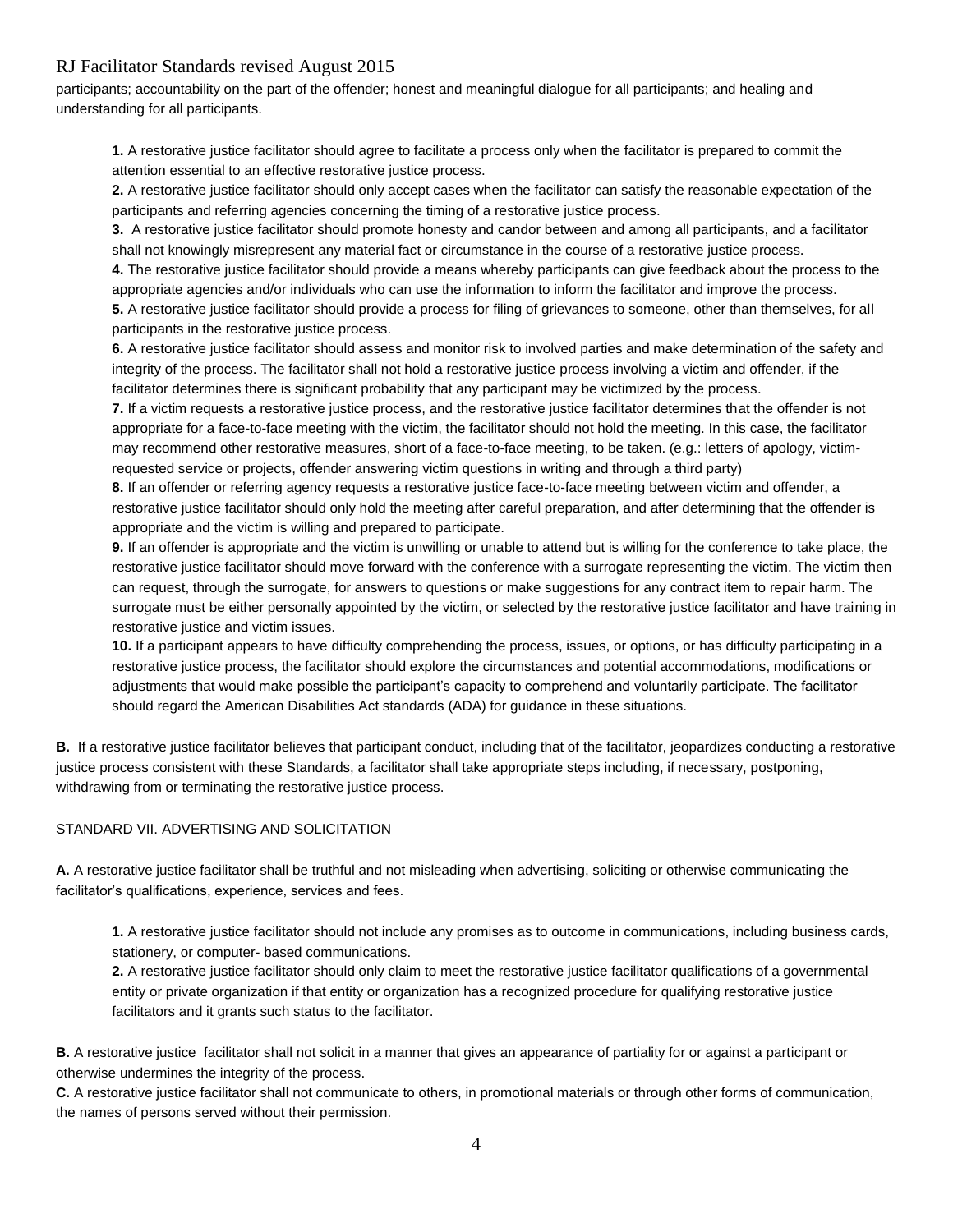# RJ Facilitator Standards revised August 2015 STANDARD VIII. FEES AND OTHER CHARGES

**A.** A restorative justice facilitator shall provide each participant and/or referring agency true and complete information about fees, expenses and any other actual or potential charges that may be incurred in connection with a restorative justice process.

**B.** A restorative justice facilitator shall not charge fees in a manner that impairs a facilitator's impartiality.

**1.** A restorative justice facilitator should not enter into a fee agreement which is contingent upon the result or any outcomes of the restorative justice process.

#### STANDARD IX. ADVANCEMENT OF RESTORATIVE JUSTICE PRACTICES

**A.** A restorative justice facilitator should act in a manner that advances the practice of restorative justice. A facilitator promotes this Standard by engaging in some or all of the following:

- **1.** Fostering diversity within the field of restorative justice.
- **2.** Striving to make restorative justice more accessible
- **3.** Participating in research when given the opportunity, including obtaining participant feedback when appropriate.
- **4.** Participating in outreach and education efforts to assist the public in developing an improved understanding of, and appreciation for, restorative justice.
- **5.** Assisting newer restorative justice facilitators through training, mentoring and networking.

**B.** A restorative justice facilitator should demonstrate respect for differing points of view within the field, seek to learn from other restorative justice practitioners and work together with other practitioners to improve the profession and better serve victims, offenders and their communities.

#### RESTORATIVE JUSTICE FACILITATOR STANDARDS OF TRAINING AND PRACTICE

The Colorado Restorative Justice Council ratified and posted a set of Trainer Guidelines [\(www.rjcolorado.org\)](http://www.rjcolorado.org/) upon which these Standards were developed.

The primary dictum of all restorative justice facilitators, programs and practices is to "**do no harm**". All practitioners including but not limited to facilitators shall hold this dictum forth by adhering to trainer guidelines, the Standards of Conduct and the following Standards of Training and Practice.

It is recommended that the following be documented and retained to verify the facilitator's level of experience and expertise.

#### STANDARD OF TRAINING

All facilitators shall receive restorative justice training in order to declare themselves a restorative justice facilitator. Training and relative competency shall include but is not limited to:

- A working knowledge of restorative justice principles and values
- A working knowledge of restorative justice philosophy and history
- An understanding of the three key stakeholders of restorative justice practices (victim, offender and community)
- Victim Awareness, Resources and Rights
- Recognition of trauma, crisis management and skill development to handle these circumstances in pre-process and as they arise in the restorative justice process
- Offender Awareness, Resources and Rights
- Training for facilitation skill development must include practical applications and experiential activities, including role plays. Every participant must be given the opportunity to practice and observe facilitation skills and receive feedback.
- An understanding that all restorative justice practices must be voluntary and why
- Demonstration of a good working knowledge of a wide range of restorative practices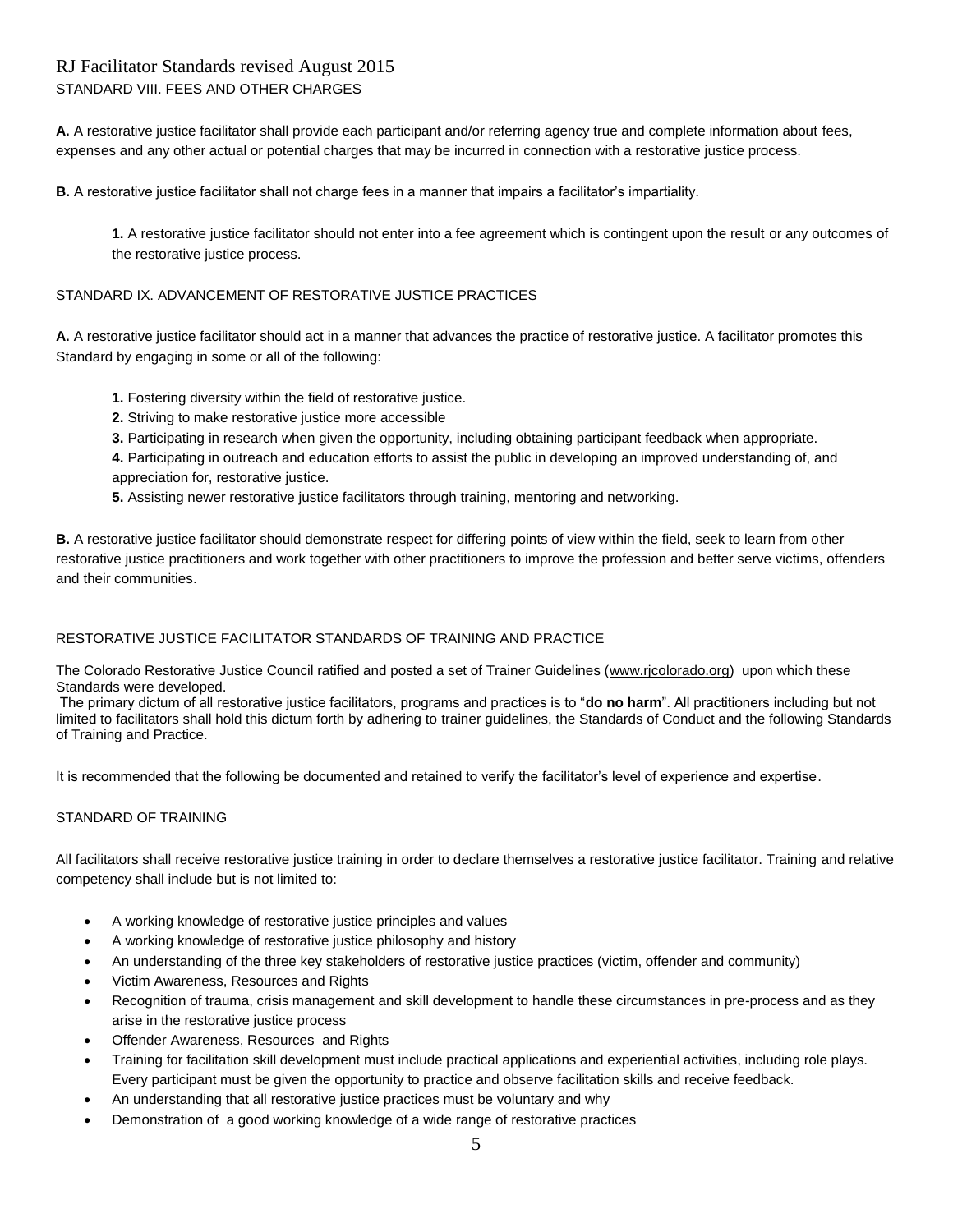- Demonstration of the relative design or configuration of the participants in those models of restorative justice processes the facilitator will practice
- Demonstration restorative justice skills based on models the facilitator practices
- Preparation for the process (pre-conferencing)
- Facilitation and Co-facilitation
- Role of Community and support people
- Basic Facilitation skills (e.g. active listening, open questions, tone of voice, body language, mutual respect reframing, restorative language, group dynamics)
- An understanding of and commitment to confidentiality
- Systems training relative to the context the facilitator will be working within and program or agency specific orientation (e.g. Judicial, Criminal justice, Schools, Etc.)
- Agreement writing
- Cultural Awareness (e.g. mental health, disability, cultural, language, race, sex, origin, sexual orientation, gender identity…)
- An understanding of the use of evaluations for program, process and self improvement

#### Mentorship and Facilitator Development:

(It is recognized that there are regions of the state for which this best practice may be difficult. However, it is recommended that an effort be made to seek similar support from experienced programs or practitioners.)

- Facilitators should participate in restorative justice processes as a community member prior to becoming a restorative justice facilitator
- Facilitators should participate in restorative justice processes as Co-facilitator or assist an "experienced" facilitator prior to serving as facilitator in order to build a body of experience and competency and advance at supervisor's discretion
- Facilitators should facilitate restorative justice processes with an experienced facilitator supervising and providing feedback to learn and adjust practice to a level of competency acceptable to the program, agency or clients
- Facilitators practicing without supervision should debrief and evaluate afterward with experienced practitioners or program personnel
- Facilitation experiences should include practice in writing agreements, all pre-conferencing, and in reviewing evaluations

\* Additional training and experience shall be acquired and standards adhered to in order to qualify to facilitate high-risk cases (e.g. cases involving death, violent crime, domestic violence etc…)

#### STANDARDS OF PRACTICE

#### Background Checks

All facilitators shall have a Colorado Bureau of Investigation background check on record with the program or agency they serve and meet acceptable standards of that organization. If a facilitator operates independently of a program or agency they should provide clients with accurate criminal history upon request.

#### The Space

Facilitators should:

- Maintain quality control of the setting for restorative justice practice- The setting in which a restorative justice process takes place should assure the safety, confidentiality and relative comfort of all participants. (Safety protocol may need to be considered based on the type of setting, process and participants)
- In the event there are non-participants in the space when a restorative justice process takes place the facilitators shall obtain consent from all participants before the process begins
- Facilitators should maintain an atmosphere of mutual respect for all participants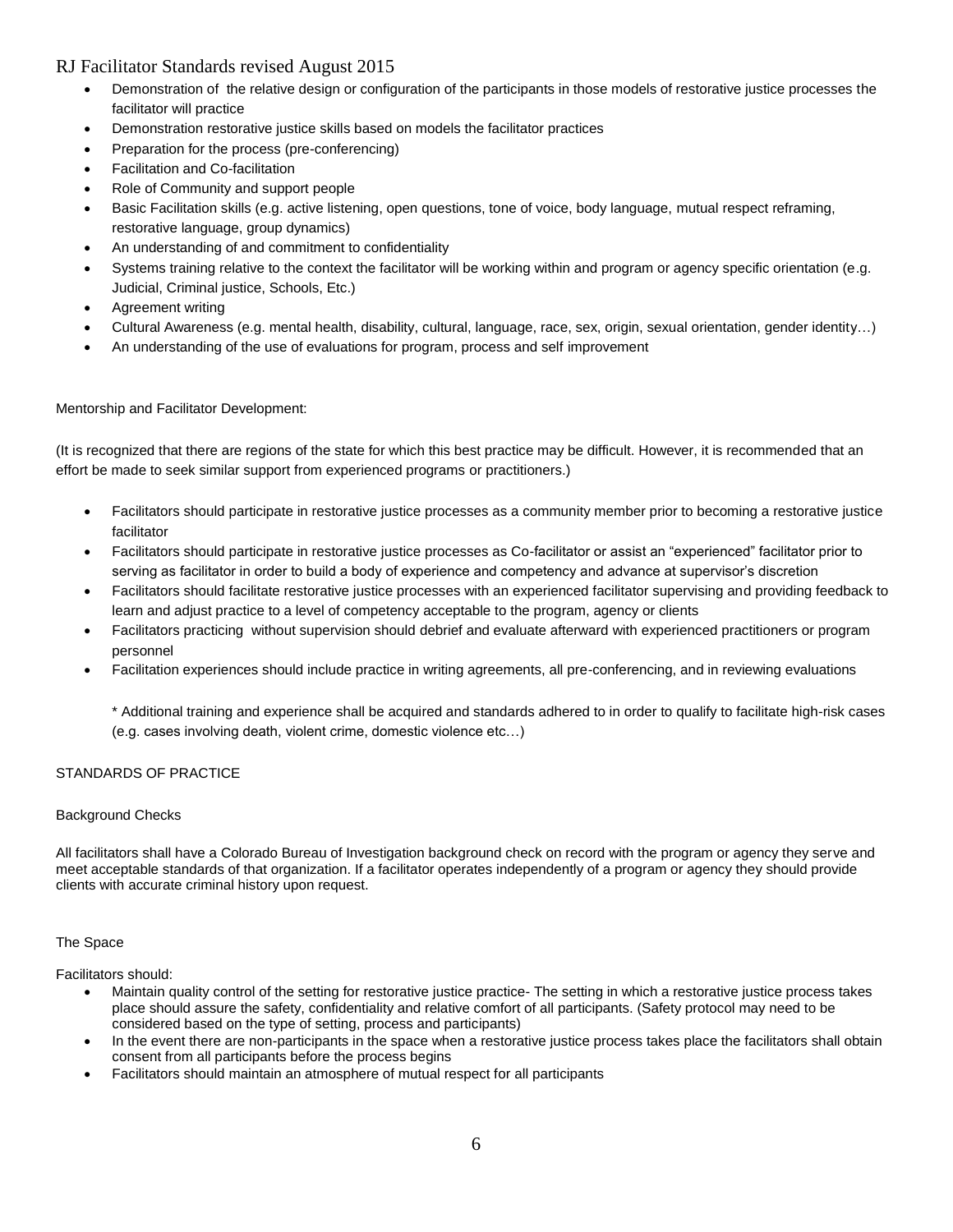Evaluation & Quality Control:

General:

- Ensure regular feedback from participants in restorative justice processes and utilize this feedback to improve their practices and the procedures and policies of the program or agency they serve
- Facilitation should be done in pairs
- Have regular evaluations by peers or more experienced facilitators, program or agency personnel
- Understand and articulate the laws and guiding principles of restorative justice and be able to use restorative language effectively in the process
- Meet regularly with other practitioners to debrief and share tools for success
- Pursue ongoing professional development in the field of restorative justice
- Provide evidence of their work and ongoing development as a practitioner
- Register as a restorative justice facilitator/practitioner (with the State Directory as soon as practicable.

# **Restorative Justice Facilitator Standards for High Risk Victim/Offender Dialogue**

The following standards for facilitators of high risk victim/offender dialogue are to be considered as an addition (adopted Aug 2015) to the "Restorative Justice Facilitator Code of Conduct and Standards of Training and Practice" originally adopted by the Colorado Restorative Justice Council in 2012. Understanding the HRVOD requires additional skills, knowledge and practice for a facilitator, this document is intended to addresses specific issues, needs and concerns of the parties involved in cases of HRVOD.

Cases of high-risk victim/offender must be victim initiated. The facilitator process is victim centered and offender sensitive.

Cases of high risk victim/offender dialogue (HRVOD) include, but are not limited to, the following crimes of violence: Murder in the first degree, Murder in the second degree, Manslaughter, Criminally negligent homicide, Vehicular assault, Assault in the first degree, Assault in the second degree, Assault in the third degree, Vehicular homicide, Menacing, First degree kidnapping, Second degree kidnapping, Robbery, Aggravated robbery and Child abuse.

Offenders with multiple charges may be considered for HRVOD when the request is victim initiated. Cases that involve domestic violence and sexual assault may be considered when victim initiated.

In the event an HRVOD is considered for a crime other than those listed above, the council encourages the use of principles attached to this document.

Prior to accepting an HRVOD a facilitator should have successfully completed a 40 hour HRVOD training along with any applicable agency specific training.

Understanding that victims may not always wish to meet face-to-face with the person who committed a violent crime, options may include, but are not limited to the following:

\*A victim may wish to ask questions of the offender. If the offender is willing to participate, the facilitator will work with the victim in understanding their needs and clarifying the questions that will best meet those needs. The questions can be given to an offender by the facilitator who will then share the results with the victim.

\*A victim may wish to write a statement. If the offender is willing to receive a statement, the facilitator will work with the victim to ensure the statements accurately reflects what he/she would like to say. The facilitator will share the statement with the offender and share the results with the victim.

\*A victim may appoint a representative of his/her choice to participate in the HRVOD. The facilitator would work with both the victim and his/her appointed representative in preparing for the dialogue.

\*An offender of a similar crime may be selected to meet with a victim who initiated the request.

Any surrogate should be chosen by the victim, at the request of the victim and have been fully prepared by the facilitator.